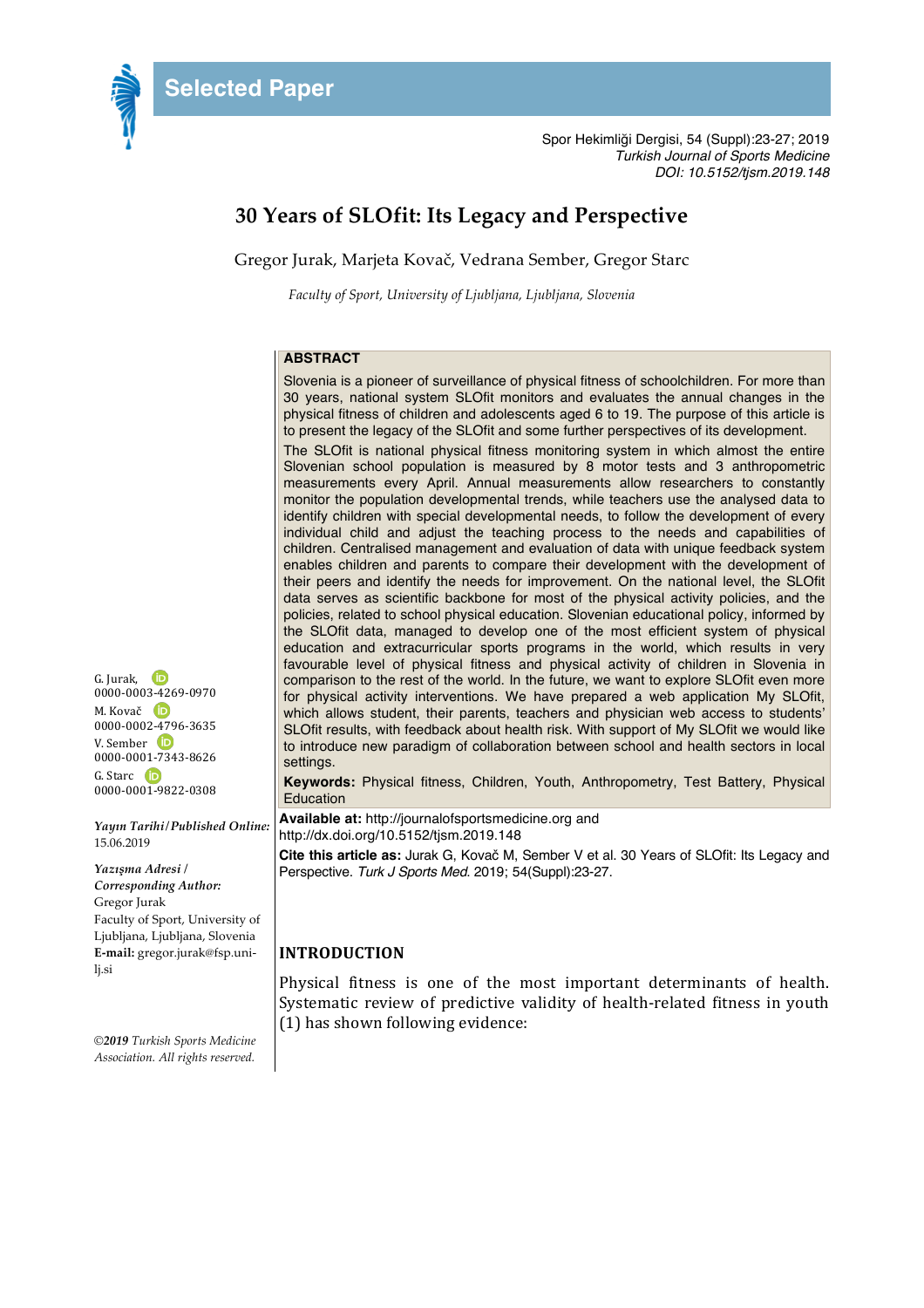- Higher levels of cardiorespiratory fitness in childhood and adolescence are associated with a healthier cardiovascular profile later in life.
- Muscular strength improvements from childhood to adolescence are negatively associated with changes in overall adiposity.
- − A healthier body composition in childhood and adolescence is associated with a healthier cardiovascular profile later in life and with lower risk of death.
- Moderate evidence
	- Higher levels of cardiorespiratory fitness is associated with a lower cardiovascular diseases risk.
	- Higher levels of cardiorespiratory fitness is associated with the lower risk of developing the metabolic syndrome and arterial stiffness.
	- A healthier body composition is associated with lower prevalence of low back pain.
- Inconclusive evidence (due to a limited number of studies)
	- Higher levels of muscular strength or motor fitness is associated with a lower cardiovascular diseases risk.
	- Better flexibility is associated with lower prevalence of low back pain.

Due to the negative effects of growingly sedentary lifestyles among young people (2-5) the importance of sustaining sufficient level of physical fitness is increasing. Therefore, many countries strive to establish national physical fitness monitoring systems. Some test batteries are widely used, but rarely on a population level: Eurofit (6), AAHPER Youth Fitness Project (7), The President's Challenge (8), Fitnessgram (7,9), Japanese MEXT Fitness Test (10) The International Physical Fitness Test (11), ALPHA Fitness Test Battery (12).

Slovenia is a pioneer in this type of accompaniment since national physical fitness surveillance system SLOfit was developed from 1969 to 1989 (13). SLOfit monitors and evaluates the annual changes in the physical fitness of schoolchildren and adolescents aged 6 to 19. This year is the  $30<sup>th</sup>$  anniversary of the introduction of the system in all Slovenian schools. The purpose of this paper is to present the legacy of this system and some further perspectives of its development.

## **What is SLOfit?**

SLOfit is a national surveillance system for physical and motor development of children and youth in Slovenia, which was formerly known as Sports Educational Chart. The system was implemented in 1982 on a sample of Slovenian schools and after 5 years of testing, it was introduced to all Slovenian primary and secondary schools. Therefore, SLOfit enables annual monitoring of physical and motor status of children in all Slovenian schools from 1987 onwards. Every April, almost the entire Slovenian population, aged  $6$  to  $19$  (220,000 students) is measured by 8 motor tests and 3 anthropometric measurements (see www.slofit.org):

- height (longitudinal dimension of the body)
- weight (voluminosity of the body)
- triceps skinfold (subcutaneous fat)
- 20-second arm plate tapping (neural regulation of movement)
- standing broad jump (explosive power)
- polygon backwards (coordination of whole body movements)
- 60-second sit-ups (isometric strength)
- stand and reach (flexibility of legs and lower back)
- bent arm hang (isotonic strength)
- 60-meter dash (speed)
- 600-meter run (general aerobic endurance)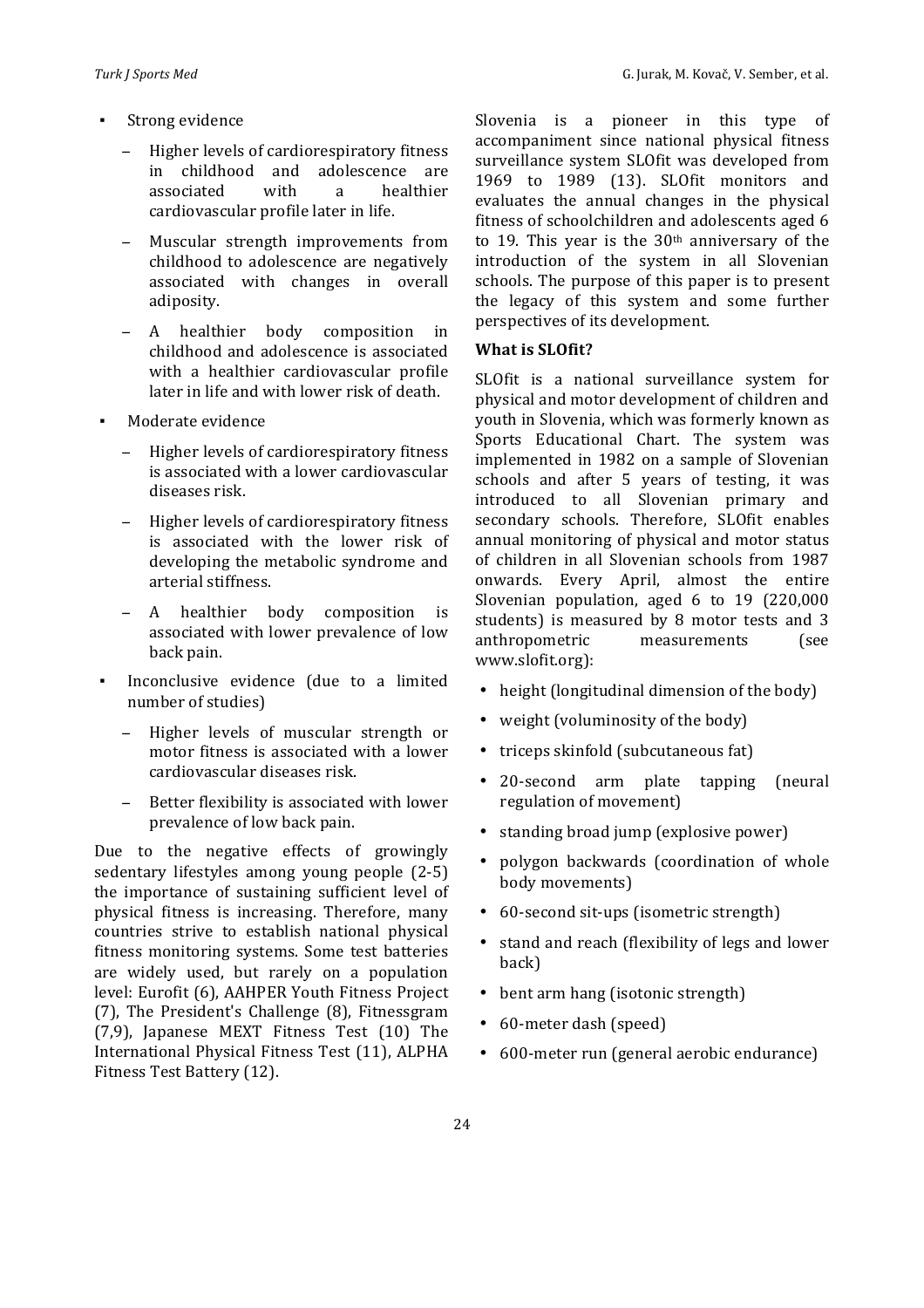Physical Fitness Index is calculated as a measure of overall physical efficiency of every child from all motor variables and from BMI and triceps skinfold. 

Enrolment in the SLOfit system requires positive parental informed consent, while in high schools it is the student alone who signs informed consent regardless of their age. The consent enables their data to be processed centrally and included in the SLOfit database. After the schoolbased measurements are performed, the data are sent from schools to the Faculty of Sport at the University of Ljubljana where they are checked, cleaned, analysed and the feedback reports, which include comparison with the national average, are sent back to schools for every individual child, class and every school.

Annual measurements allow researchers to constantly monitor the population developmental trends, while teachers use the analysed data to identify children with special developmental needs, to follow the development of every individual child and adjust the teaching process to the needs and capabilities of children. Centralised management and evaluation of data with unique feedback system enables children and parents to compare their development with the development of their peers and identify the needs for improvement.

On the national level, the SLOfit data serves as scientific backbone for most of the policies, related to improvement of physical activity of children and youth and the policies, related to school physical education.

To date the SLOfit database includes over 7 million sets of measurements of over 1 million children and is one of the largest cross-sectional and cohort database of physical and motor development in the world. Slovenian educational policy, informed by the SLOfit data, managed to develop one of the most efficient systems of physical education and extracurricular sports programs in the world, which results in very favourable level of physical fitness and physical activity of children in Slovenia in comparison to the rest of the world  $(14)$ .

**Healthy Lifestyle intervention in 2010**  caused the decline of prevalence of obesity and the growth of physical fitness of children **on the national level**



**Figure 1.** Effect of intervention on physical fitness of children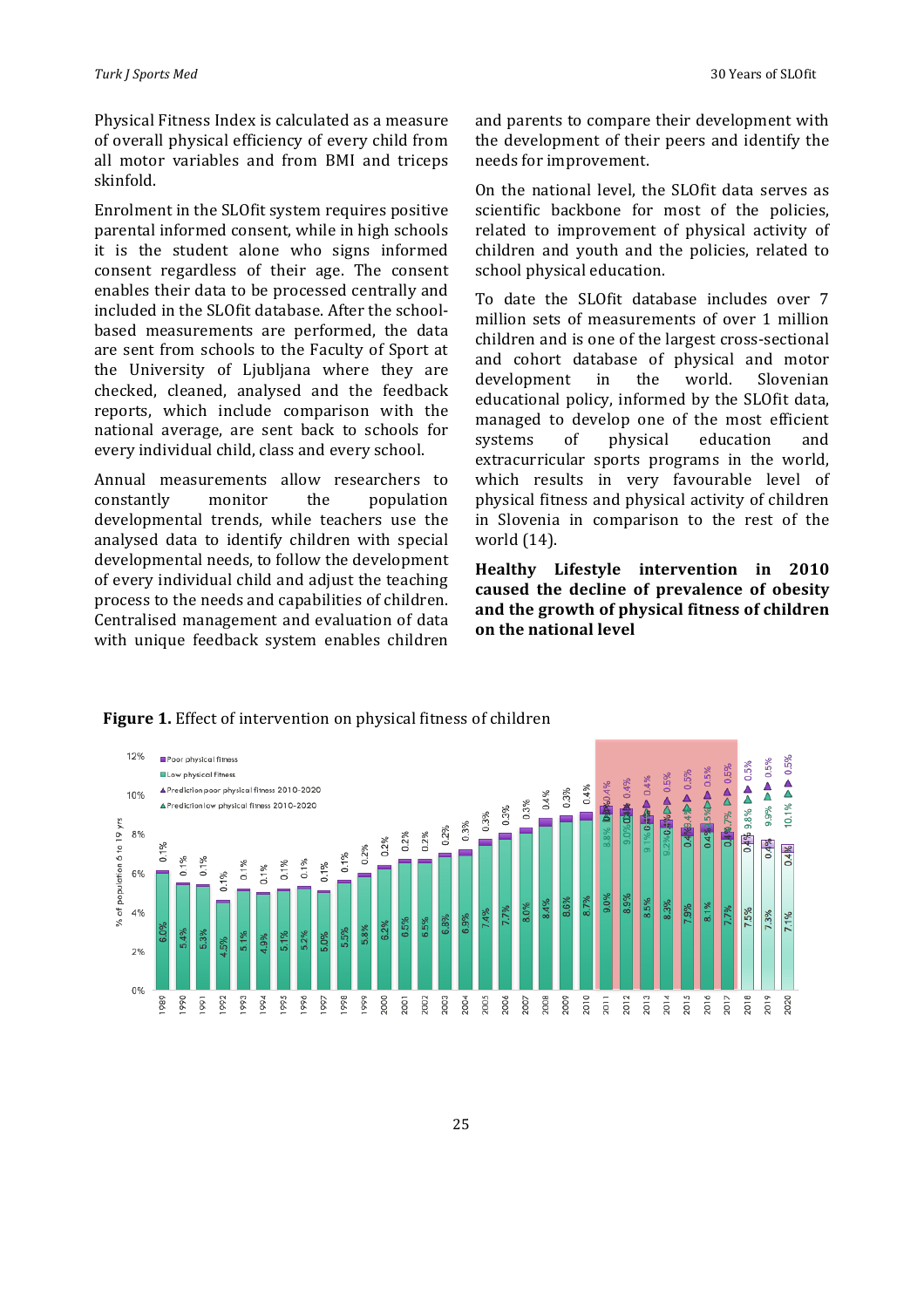Not so much obvious as in other parts of the world  $(15, 16)$ , increased body mass and fatness were also markedly present in Slovenian children and youth. This was also one of the best examples of the evaluative strength of the SLOfit system. Through SLOfit system the Laboratory detected an accelerated increase of childhood overweight from the mid-1990s onwards  $(17)$ that was predicted to exceed 30% of the population in 2020 and we proposed to the Ministry to intervene with the introduction of additional 2 hours of PE per week, administered by newly employed PE teachers. Based on our warnings, a national project Healthy Lifestyle was introduced in school year 2010/2011. The progress of the included 30,000 children was monitored through the SLOfit system for the next five years and each year an emphasis was put on the poorest component of physical fitness from the preceding school year. Such targeted intervention caused the decline of prevalence of obesity and the growth of physical fitness in all Slovenian schools (see Figure  $1$ ) and the trends from 2010 to 2015 today suggest only 22% prevalence of overweight in 2020, which is at the level of the year 2004.

#### **My SLOfit**

Despite its strengths, the SLOfit system has a huge potential for improvement. In order to improve the identification of higher-health risk children there is a growing demand of school physicians to get access to the SLOfit database to get a better insight into overall development of a child. There is also a growing demand of  $PE$ teachers to receive some medical information on the health status of their children in order to minimize any possible health risks, deriving from chronic diseases and conditions of children.

At the same time, the parents and children are not informed enough about the consequences of poor physical fitness of a child or about the adequacy of child's habitual physical activity. In addition, current policies regarding the exchange of data do not allow the linking of personal data between different stakeholders, which means that integration of data from

different sources needs to be resolved on the political level. 

Current policies for increasing physical activity in schools is effective and produces results but these results could be further enhanced if the health sector could contribute, which is currently impossible because they don't have access to relevant information.

We have a vision how to implement all mentioned challenges. In 2016, we launched a new SLOfit web site. Its purpose is the dissemination of information to different users of system: children and their parents, university students, PE teachers and physicians. We enable separate access to each of the target group along with the general information, available to wider audience. 

In 2016-18, we have developed and tested a web tool that will promote SLOfit and give more meaning to its results. Web application My SLOfit (https://moj.slofit.org/Prijava) allows student and their parents web access to students' SLOfit results. PE teacher can also see a child's SLOfit results via this application as well as a child's physician provided by parents' invitation to application. On My SLOfit annual SLOfit data are available with following augmented feedback:

- progress of student physical fitness in recent year
- comparison of his/her physical and motor development with peers
- fitness and health-risk category of individual SLOfit results
- link on advice how to improve poor components of physical fitness.

Such report is a good basis for the informed decisions, taken by parents, teacher and physician about school-based and out-of-school physical activities and diet habits of child. The parents have an additional advantage to get the insight into information about physical fitness of all their children on one place.